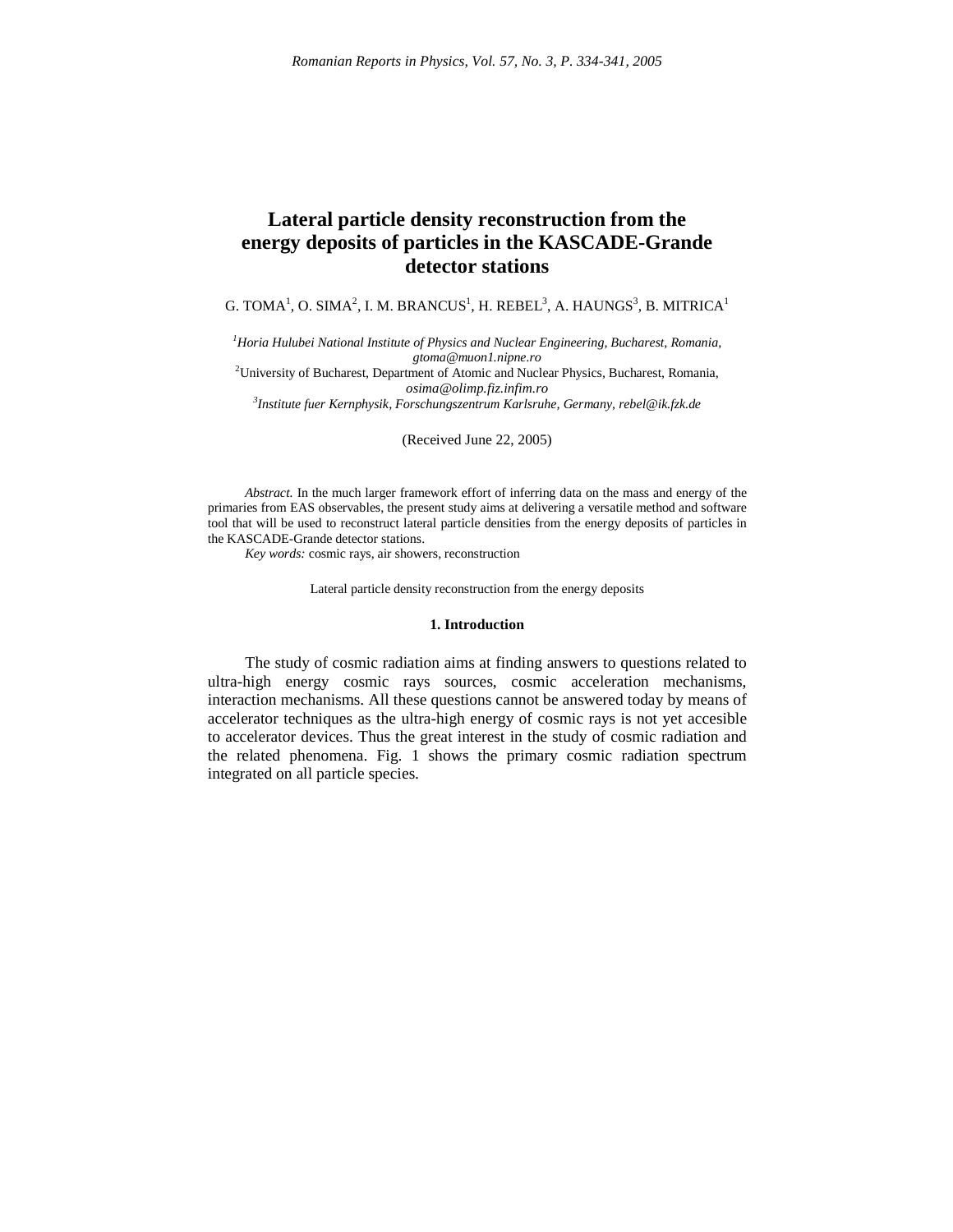

Fig. 1 - The energy spectrum of primary cosmic rays integrated on all particle species

Two features of this spectrum are obvious immediately. First is the steep exponential decrease of particle flux with the increase of energy up to energies  $\sim 10^{20}$  eV. Second is the sudden change in the steepness of the spectrum at several energy thresholds, most notable around  $10^{16}$ eV. This change, although experimentally recorded, is not yet fully understood. A number of theories describe possible reasons for this characteristic, but a final answer to the question of its origin is yet to be found. Ufortunatelly, due to the low number of particles at very high energies  $(km^2century^{-1})$ , the direct study of primary cosmic rays becomes unable of giving statistically reliable results.

A solution to this problem is the study of **E**xtensive **A**ir **S**howers (**EAS**), avalanches of particles generated in the Earth's atmosphere by the high energy primary cosmic radiation. Compared to a single high energy particle, an EAS is much easier to detect due to its size  $({\sim}10^4 \text{m}^2)$ . The birth and development of the EAS is a complex event and is always related to the nature of the primary particle: the height of the first interaction, the particle composition of the EAS, the geometrical development are all related to the mass and energy of the primary particle. Thus a study on EAS observables might give indications on the nature of the primary.

### **2. The KASCADE-Grande detector array**

The extensive air showers can be detected by a number of detector arrangements, a widely spread solution being the detector array. Such an array is the KASCADE-Grande array, situated at Forschungszentrum Karlsruhe, Germany (110m a.s.l.) (Fig. 2) [1].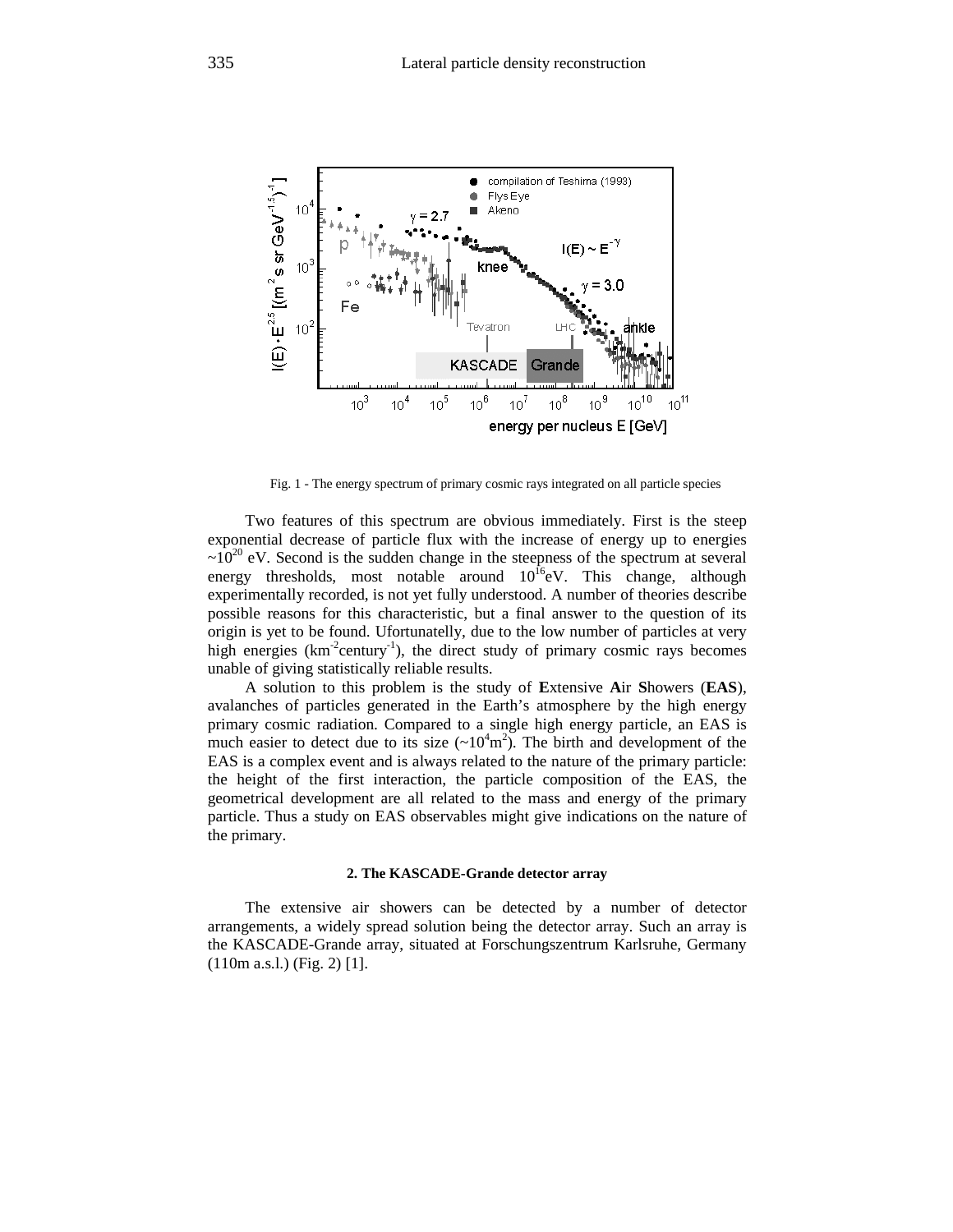

Fig. 2 - The KASCADE-Grande detector array with its components: the KASCADE array (K - the upper right rectangular area), the Digital Acquisition Station (D), the Grande stations (X), the Piccollo trigger array (P).

The KASCADE-Grande array is an extension of the previously built KASCADE array. The KASCADE array was able to detect different EAS components (electrons, gamma, muons, hadrons) for air showers initiated by primaries with energies up to  $210^{16}$ eV. In order to make possible the observation of EAS phenomena for primary energies up to  $10^{18}$ eV, the KASCADE array has been extended by adding 37 new detector stations on a wide surface with a diameter of roughly 600m. The KASCADE-Grande array is able to detect a number of EAS observables such as: particle densities, particle arrival times, etc. With these data one can "reconstruct" the main characteristics of an air shower in the effort of finding the nature (mass, energy) of the primary.

## **3. The lateral particle density**

This study concentrates on the study of the lateral particle density for simulated showers (with Monte-Carlo simulation code CORSIKA [2]). The lateral particle density in the EAS front  $(\rho)$  exibits a steep decrease away from the shower core[3]. This is true for all the EAS components (see Fig. 3, Fig. 4).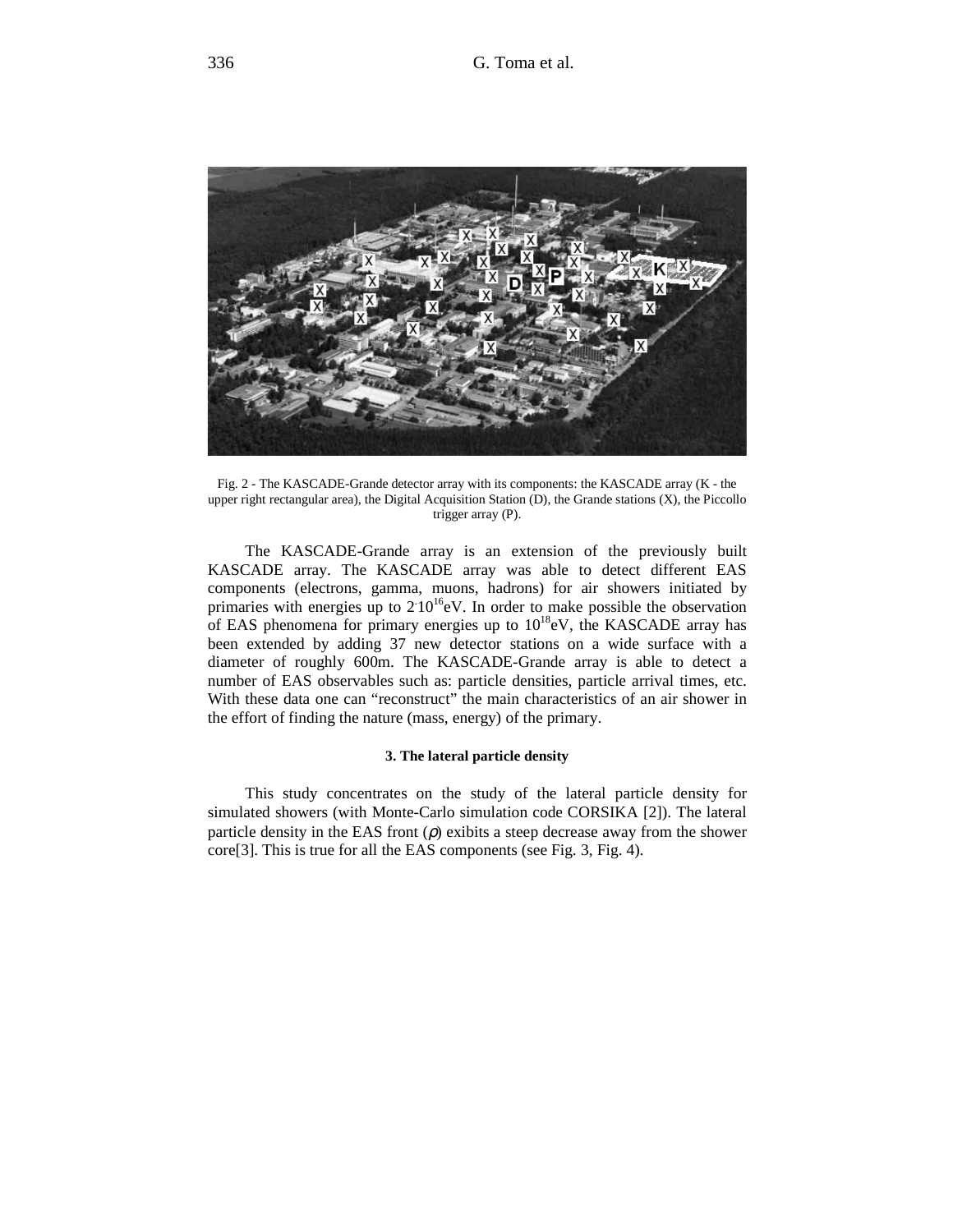

Fig. 3 - Structure of the EAS front for all EAS components



Fig. 4 - Structure of the EAS front for each component

Different EAS components have different characteristics. The electrons for example are absorbed fast in the atmosphere so at ranges greater than 600m from shower core there are practically no electrons in the shower front. In contrast, the muon component is considerably more penetrating and will dominate at large distances from shower core. Also the electrons are generated in greater numbers by a light primary (ex. H) than by a heavier primary (ex. Fe) at the same energy. Similarly, the muons are generated in greater number by a heavier primary at a given energy. The hadronic component has a very narrow spread and propagates close to the shower core. It has been shown that the charged component (electrons and muons) carries a significant amount of information related to the primary particle.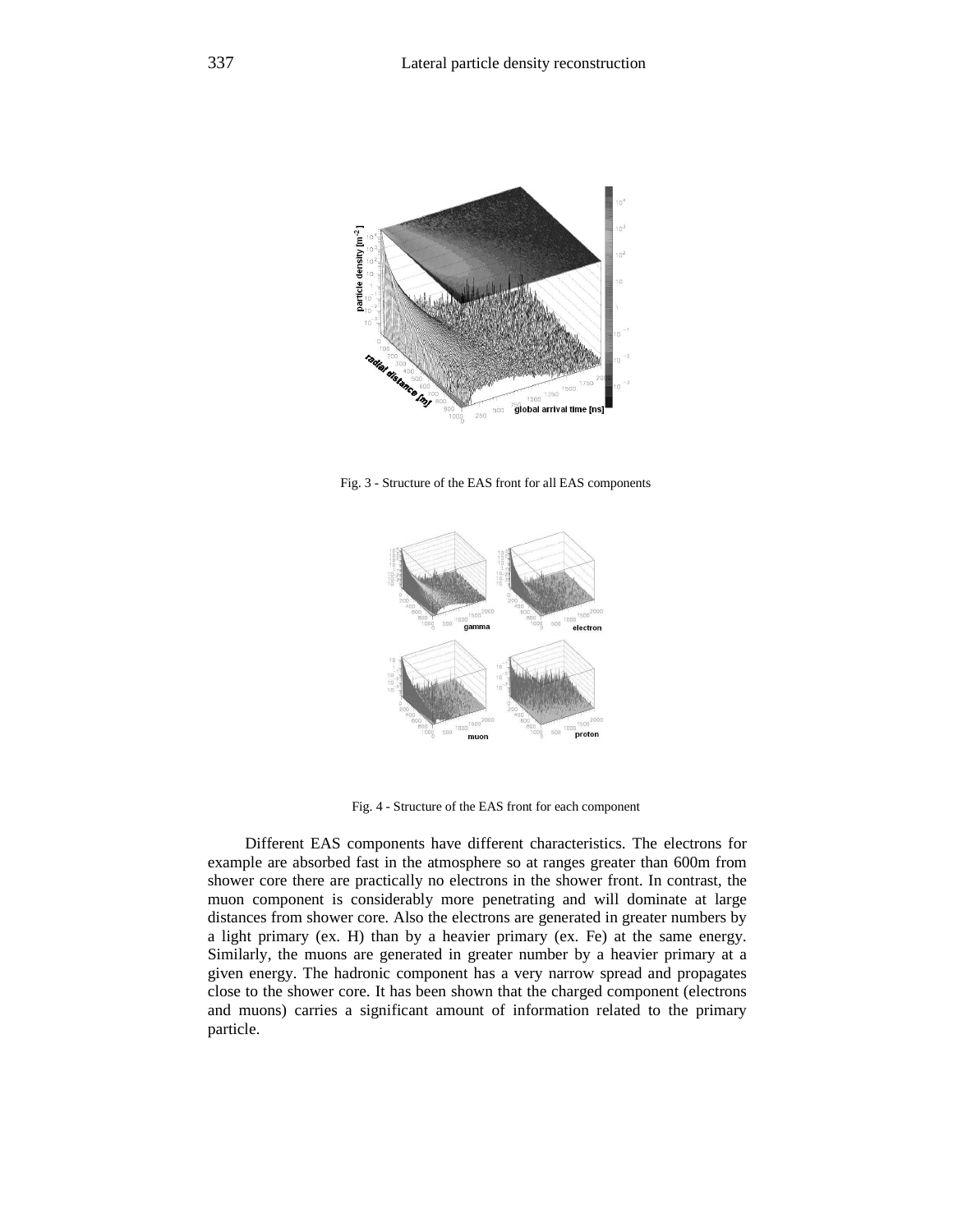#### **4. Lateral charged particle density reconstruction**

The KASCADE-Grande stations record the energy deposits of particles in the scintillators (without being able to tell the nature of the particle that deposited that energy, as opposed to the KASCADE array). The reconstruction procedure uses these deposits to reconstruct the lateral charged particle density ( $\rho_{ch}$  – density of charged particles, electrons and muons). The study has been done so far for simulated events for different primaries (p, C, Fe) with energies in the  $(1.0010^{16},$  $1.00\,10^{18}$  eV) interval and for different radial ranges from shower core (40-700m, 40-200m, 400-700m, 100-200m, 500-600m). For the simulated event, the particle interaction with detector stations is simulated. In the case of real events, the particles are coming on inclined trajectories, so this too is taken into account. At this point the data has the same level of consistecy as the data recorded by the detectors. A mean energy deposit is calculated for each EAS component. With these mean energy deposits, the reconstructed charged particle density *S* is obtainded. The procedure is considerably accelerated by the parametrisation of the energy deposits, so Monte – Carlo calculations using GEANT are not used repeatedly as in previous studies. As an example, a comparison between simulated energy deposits and parametrised energy deposits is presented in the figures below.

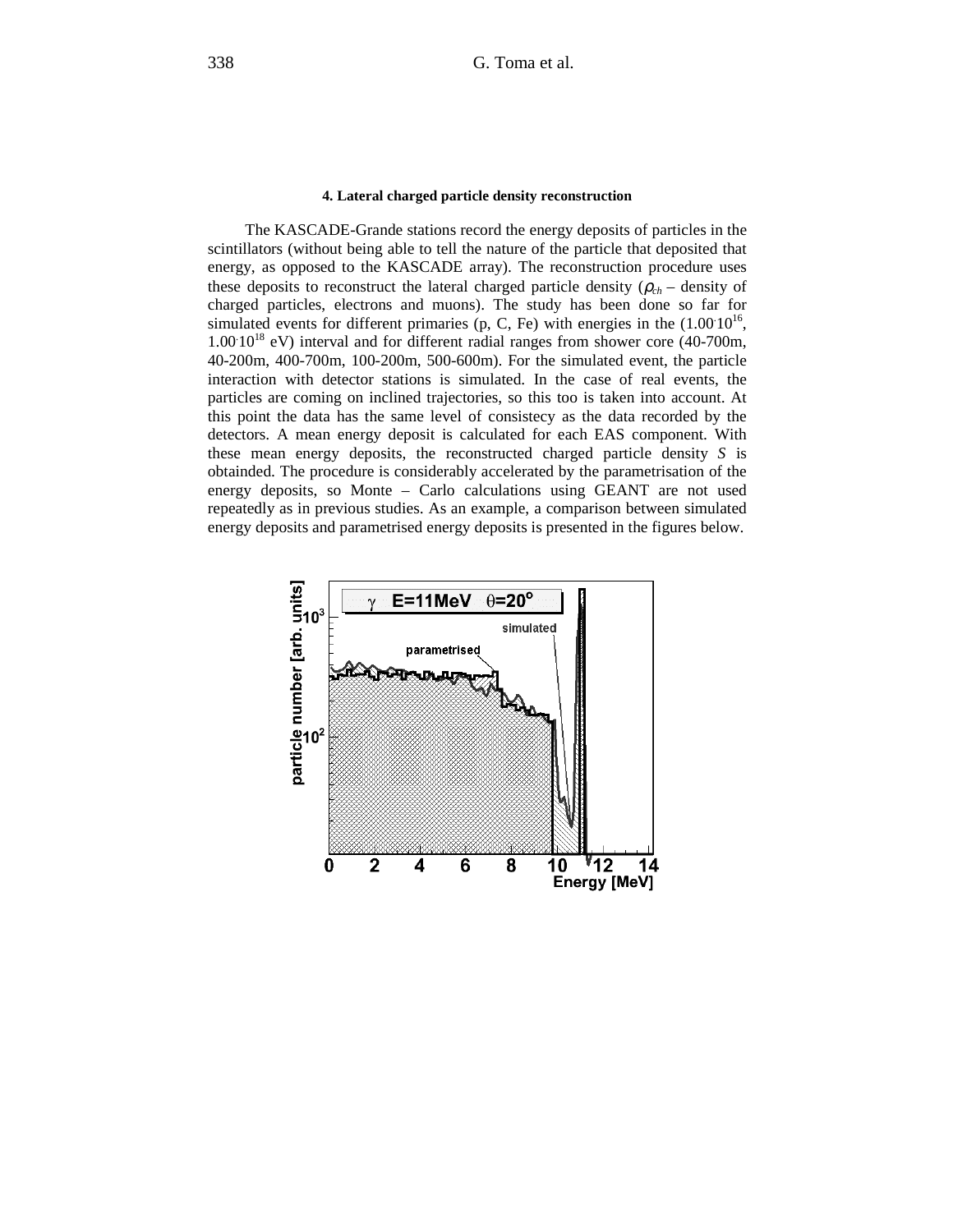

Fig. 5 - Example: comparison between simulated energy deposits and parametrised energy deposits for photons and electrons with a  $20^{\circ}$  angle of incidence



Fig. 6 - Comparison between the simulated charged particle density  $(\rho_{ch})$  and the reconstructed particle density (*S*) from the energy deposits

The study advances gradually to a stage when it will be applied on real events detected by the KASCADE-Grande array.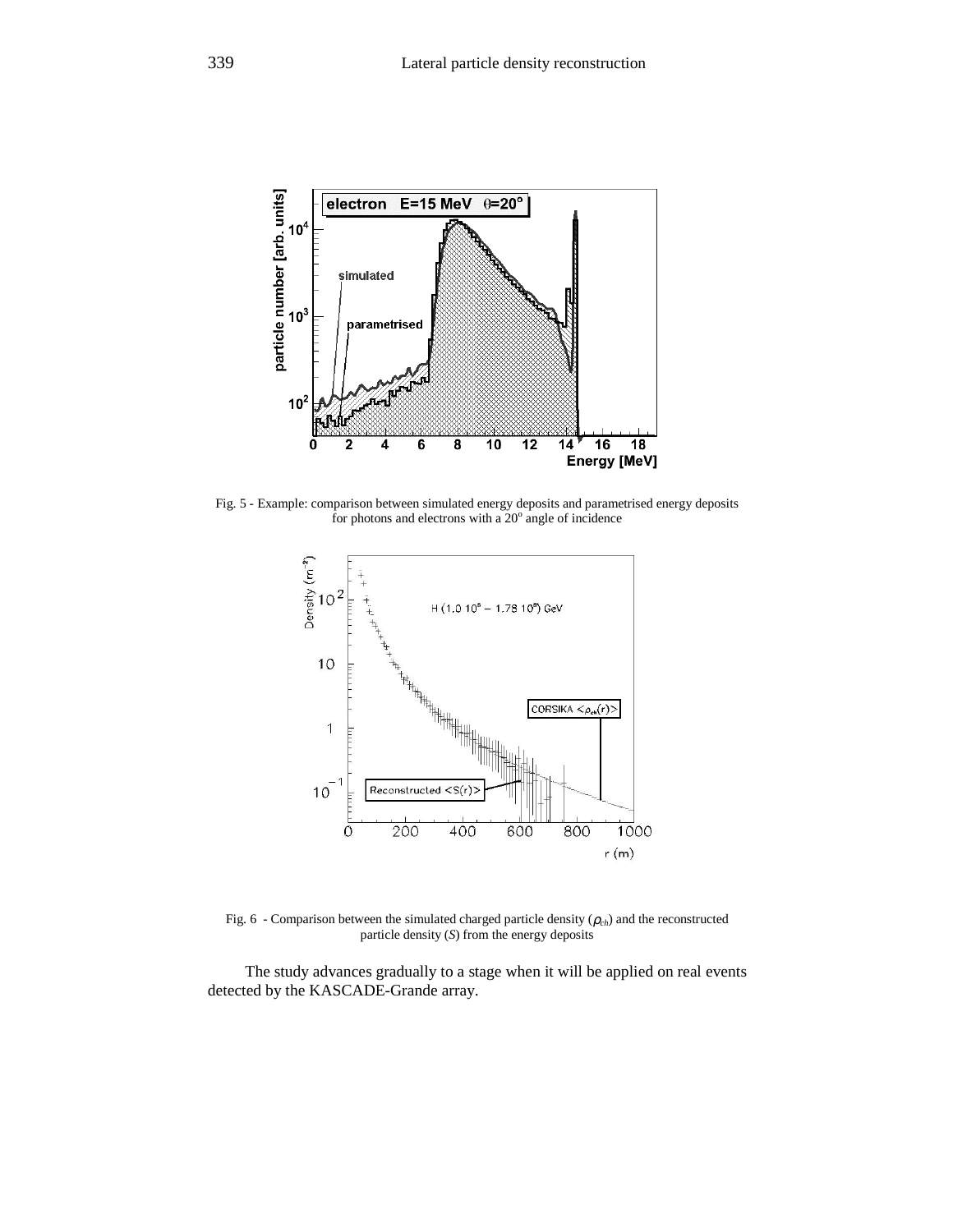#### **5. Parametrisations of the lateral charged particle density**

Once the lateral particle density has been reconstructed, a number of parametrisations (**L**ateral **D**istribution **F**unction - **LDF**) have been used to infer information on the nature of the primary particle. The LDFs that have been used are NKG, Linsley, Lagutin and a polynomial form[4,5]. A quality factor has been defined and calculated for each LDF in order to test the capability of each parametrisation to describe the particle density distribution (Fig. 7).



Fig. 7 - Example: Comparison of the reproduction of the average CORSIKA lateral charged particle distribution by various forms of the LDF (case : proton induced EAS of (1.0-1.78)  $\cdot 10^{17}$  eV)

It was shown that different fit parameters are primary particle sensitive, recording the changes in mass and energy of the primary particle. Such parameters have been selected for future multiparametric studies[5,6].

#### **6. Conclusions**

An extensive study has been performed on simulated EAS events in order to develop a method and a software tool able to reconstruct the lateral particle density in the EAS front. The final purpose of this work is to serve the study of real events detected by the KASCADE-Grande detector array. The energy deposits of particles have been simulated and parametrised for different EAS components and for different particle angles of incidence, bringing the simulated data to the same level of consistency with the experimantal data. The reconstructed charged particle density has been parametrised using four LDFs and the posibility of inferring information on the primary from the fit parameters has been investigated. It has